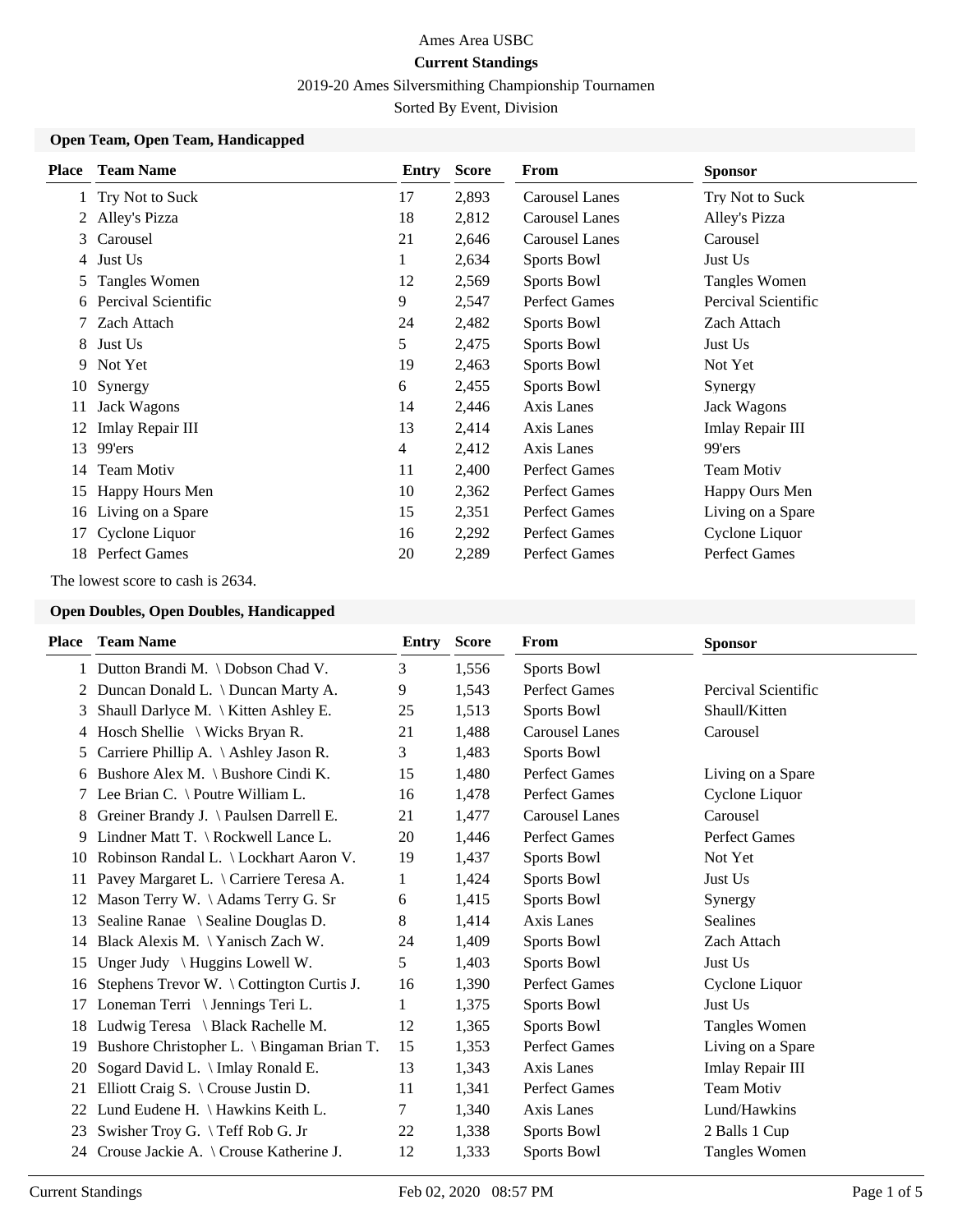2019-20 Ames Silversmithing Championship Tournamen

Sorted By Event, Division

## **Open Doubles, Open Doubles, Handicapped**

The lowest score to cash is 1424.

# **Open Singles, Open Singles, Handicapped**

| <b>Team Name</b>       | <b>Entry</b>     | <b>Score</b> | From                  | <b>Sponsor</b>       |
|------------------------|------------------|--------------|-----------------------|----------------------|
| Corbin Kris L.         | 19               | 809          | Sports Bowl           | Not Yet              |
| Wicks Bryan R.         | 21               | 780          | <b>Carousel Lanes</b> | Carousel             |
| Dutton Brandi M.       | 3                | 770          | Sports Bowl           |                      |
| Jennings Teri L.       | 1                | 768          | Sports Bowl           | Just Us              |
| Paulsen Darrell E.     | 21               | 766          | <b>Carousel Lanes</b> | Carousel             |
| Rockwell Lance L.      | 20               | 763          | <b>Perfect Games</b>  | <b>Perfect Games</b> |
| Boege Justin           | 24               | 760          | Sports Bowl           | Zach Attach          |
| Bushore Christopher L. | 15               | 755          | <b>Perfect Games</b>  | Living on a Spare    |
| Sogard David L.        | 14               | 752          | <b>Axis Lanes</b>     | <b>Jack Wagons</b>   |
| Mason Terry W.         | 6                | 752          | Sports Bowl           | Synergy              |
| Greiner Brandy J.      | 21               | 750          | <b>Carousel Lanes</b> | Carousel             |
| Lee Brian C.           | 16               | 749          | <b>Perfect Games</b>  | Cyclone Liquor       |
| Crouse Katherine J.    | 12               | 744          | Sports Bowl           | Tangles Women        |
| Hawkins Keith L.       | 6                | 742          | <b>Sports Bowl</b>    | Synergy              |
| Bushore Cindi K.       | 15               | 739          | <b>Perfect Games</b>  | Living on a Spare    |
| Adams Terry G. Sr      | 6                | 736          | Sports Bowl           | Synergy              |
| Crouse Jackie A.       | 12               | 734          | Sports Bowl           | <b>Tangles Women</b> |
| Bushore Alex M.        | 15               | 734          | <b>Perfect Games</b>  | Living on a Spare    |
| Loneman Terri          | $\mathbf{1}$     | 734          | Sports Bowl           | Just Us              |
| Black Derrick J.       | 24               | 734          | <b>Sports Bowl</b>    | Zach Attach          |
| Lindner Matt T.        | 20               | 730          | <b>Perfect Games</b>  | <b>Perfect Games</b> |
| Shaull Darlyce M.      | 25               | 729          | Sports Bowl           | Shaull/Kitten        |
| Tibben Brian A.        | 6                | 726          | Sports Bowl           | Synergy              |
| Lockhart Aaron V.      | 19               | 725          | Sports Bowl           | Not Yet              |
| Ashley Jason R.        | 3                | 723          | Sports Bowl           |                      |
| Crouse Justin D.       | 11               | 723          | <b>Perfect Games</b>  | <b>Team Motiv</b>    |
| Blanford Bari B.       | 2                | 720          | Sports Bowl           | Hackett/Blanford     |
| Swisher Troy G.        | 22               | 719          | <b>Sports Bowl</b>    | 2 Balls 1 Cup        |
| Gandara Adan           | 14               | 715          | <b>Axis Lanes</b>     | <b>Jack Wagons</b>   |
| Smalley Belinda K.     | 5                | 712          | Sports Bowl           | Just Us              |
|                        | 21               | 710          | <b>Carousel Lanes</b> | Carousel             |
|                        | 31 Hosch Shellie |              |                       |                      |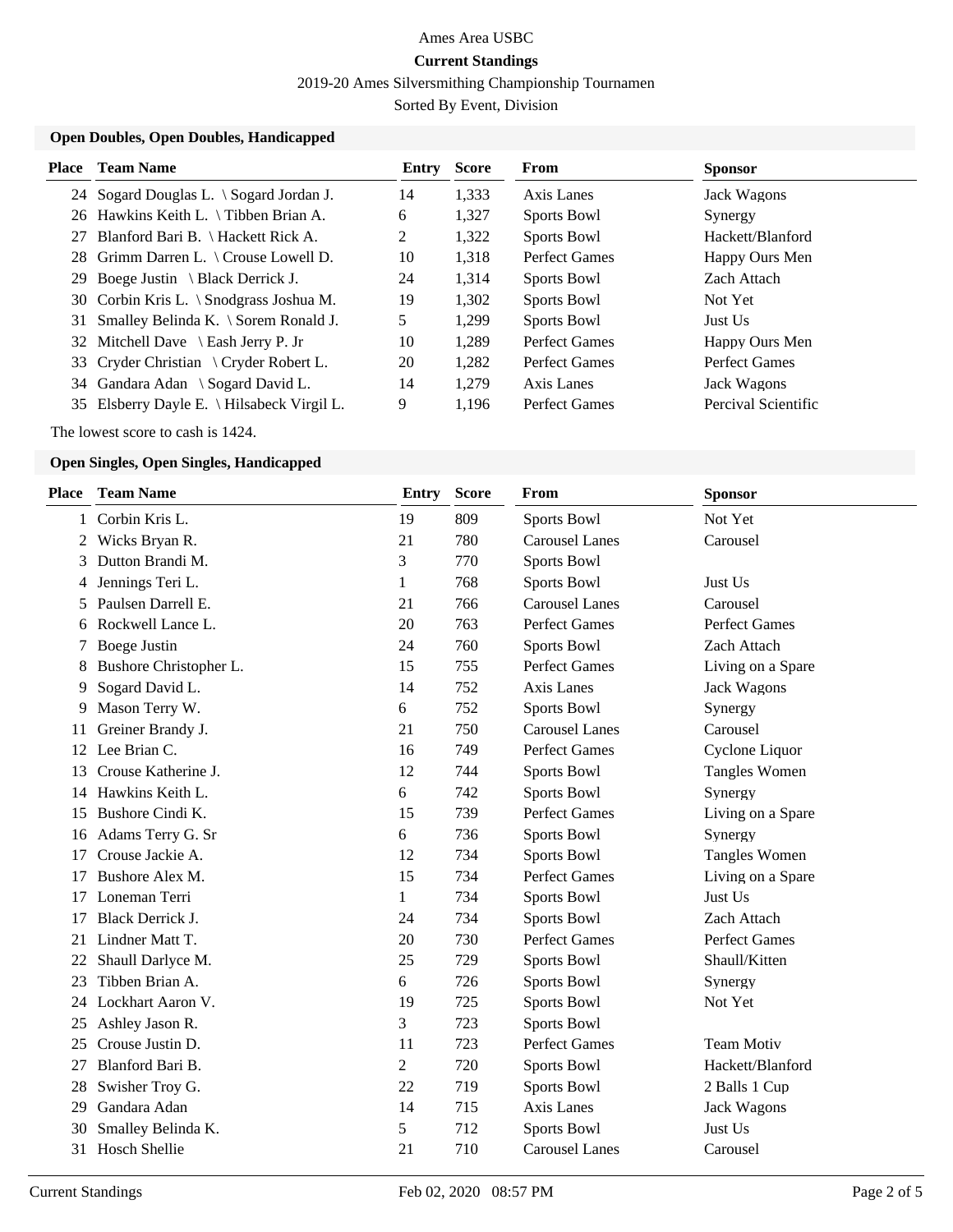2019-20 Ames Silversmithing Championship Tournamen

Sorted By Event, Division

## **Open Singles, Open Singles, Handicapped**

| <b>Place</b> | <b>Team Name</b>     | Entry          | <b>Score</b> | From                 | <b>Sponsor</b>       |
|--------------|----------------------|----------------|--------------|----------------------|----------------------|
|              | 31 Ludwig Teresa     | 12             | 710          | Sports Bowl          | <b>Tangles Women</b> |
| 33           | Sealine Ranae        | 8              | 709          | <b>Axis Lanes</b>    | Sealines             |
| 34           | Teff Rob G. Jr       | 22             | 700          | <b>Sports Bowl</b>   | 2 Balls 1 Cup        |
| 35           | Sogard Douglas L.    | 14             | 698          | <b>Axis Lanes</b>    | <b>Jack Wagons</b>   |
| 36           | Bingaman Brian T.    | 15             | 696          | <b>Perfect Games</b> | Living on a Spare    |
| 37           | Hackett Rick A.      | $\overline{c}$ | 694          | Sports Bowl          | Hackett/Blanford     |
| 37           | Carriere Phillip A.  | 3              | 694          | Sports Bowl          |                      |
| 39           | Mitchell Dave        | 10             | 693          | Perfect Games        | Happy Ours Men       |
| 40           | Imlay Ronald E.      | 13             | 689          | Axis Lanes           | Imlay Repair III     |
| 41           | Cottington Curtis J. | 16             | 687          | <b>Perfect Games</b> | Cyclone Liquor       |
| 42           | Duncan Marty A.      | 9              | 686          | <b>Perfect Games</b> | Percival Scientific  |
| 43           | Cryder Christian     | 20             | 683          | <b>Perfect Games</b> | <b>Perfect Games</b> |
| 44           | Dobson Chad V.       | 3              | 680          | Sports Bowl          |                      |
| 45           | Black Alexis M.      | 24             | 677          | <b>Sports Bowl</b>   | Zach Attach          |
| 46           | Hilsabeck Virgil L.  | 9              | 676          | <b>Perfect Games</b> | Percival Scientific  |
| 47           | <b>Unger Judy</b>    | 5              | 675          | <b>Sports Bowl</b>   | Just Us              |
| 48           | Sogard Jordan J.     | 14             | 670          | Axis Lanes           | <b>Jack Wagons</b>   |
| 49           | Huggins Lowell W.    | 5              | 660          | Sports Bowl          | Just Us              |
| 50           | Robinson Randal L.   | 19             | 658          | Sports Bowl          | Not Yet              |
| 51           | Grimm Darren L.      | 10             | 656          | <b>Perfect Games</b> | Happy Ours Men       |
| 52           | Stephens Trevor W.   | 16             | 654          | <b>Perfect Games</b> | Cyclone Liquor       |
| 53           | Black Rachelle M.    | 12             | 651          | Sports Bowl          | <b>Tangles Women</b> |
| 54           | Sorem Ronald J.      | 5              | 645          | Sports Bowl          | Just Us              |
| 55           | Crouse Lowell D.     | 10             | 635          | <b>Perfect Games</b> | Happy Ours Men       |
| 56           | Lund Eudene H.       | 7              | 633          | Axis Lanes           | Lund/Hawkins         |
|              | 56 Pavey Margaret L. | $\mathbf{1}$   | 633          | Sports Bowl          | Just Us              |
| 58           | Elsberry Dayle E.    | 9              | 625          | <b>Perfect Games</b> | Percival Scientific  |
| 59           | Elliott Craig S.     | 11             | 620          | <b>Perfect Games</b> | <b>Team Motiv</b>    |
| 60           | Duncan Donald L.     | 9              | 619          | <b>Perfect Games</b> | Percival Scientific  |
| 61           | Sealine Douglas D.   | 8              | 609          | <b>Axis Lanes</b>    | <b>Sealines</b>      |
| 62           | Eash Jerry P. Jr     | 10             | 588          | <b>Perfect Games</b> | Happy Ours Men       |
| 63           | Poutre William L.    | 16             | 587          | Perfect Games        | Cyclone Liquor       |
| 64           | Cryder Robert L.     | 20             | 586          | <b>Perfect Games</b> | <b>Perfect Games</b> |
|              | 65 Yanisch Zach W.   | 24             | 575          | Sports Bowl          | Zach Attach          |

The lowest score to cash is 744.

#### **Open All -Events-Handicap, Open-All-Events-Handicap, Handicapped**

| <b>Place</b> | <b>Team Name</b>     | Entry | <b>Score</b> | <b>From</b>           | <b>Sponsor</b>    |
|--------------|----------------------|-------|--------------|-----------------------|-------------------|
|              | Corbin Kris L.       | 19    | 2,182        | Sports Bowl           | Not Yet           |
|              | 2 Wicks Bryan R.     | 21    | 2,166        | Carousel Lanes        | Carousel          |
|              | 3 Crouse Jackie A.   | 12    | 2,163        | Sports Bowl           | Tangles Women     |
|              | 4 Hosch Shellie      | 21    | 2,160        | Carousel Lanes        | Carousel          |
|              | 5 Bushore Cindi K.   | 15    | 2,158        | Perfect Games         | Living on a Spare |
|              | 6 Paulsen Darrell E. | 21    | 2,151        | <b>Carousel Lanes</b> | Carousel          |
|              | Jennings Teri L.     |       | 2,142        | Sports Bowl           | Just Us           |
|              | 8 Greiner Brandy J.  | 21    | 2.140        | <b>Carousel Lanes</b> | Carousel          |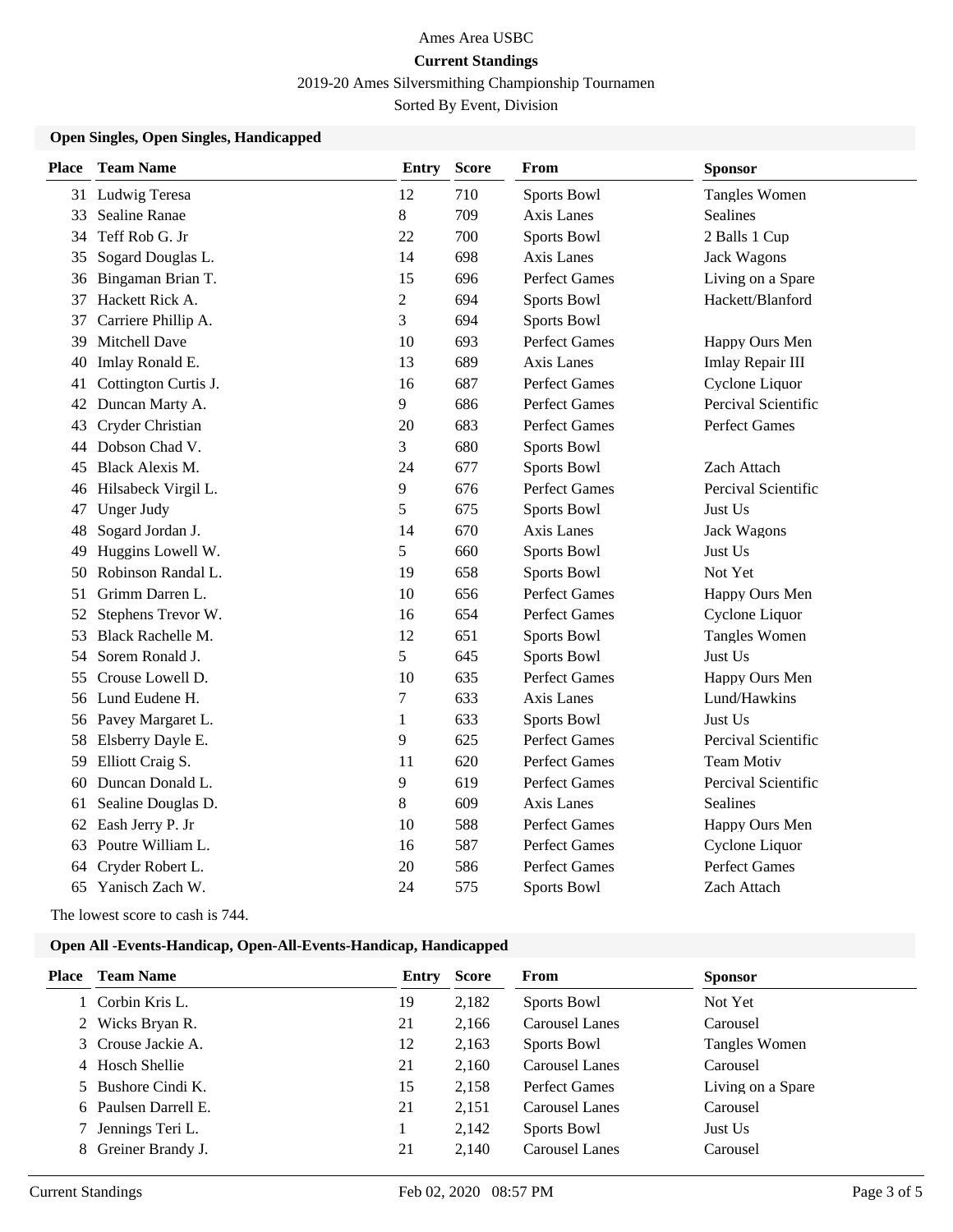# Ames Area USBC

# **Current Standings**

2019-20 Ames Silversmithing Championship Tournamen

Sorted By Event, Division

## **Open All -Events-Handicap, Open-All-Events-Handicap, Handicapped**

| <b>Place</b> | <b>Team Name</b>        | Entry | <b>Score</b> | <b>From</b>          | <b>Sponsor</b>       |
|--------------|-------------------------|-------|--------------|----------------------|----------------------|
|              | 9 Lockhart Aaron V.     | 19    | 2,134        | Sports Bowl          | Not Yet              |
|              | 10 Mason Terry W.       | 6     | 2,111        | Sports Bowl          | Synergy              |
| 11           | Lee Brian C.            | 16    | 2,097        | Perfect Games        | Cyclone Liquor       |
| 12           | Sogard David L.         | 14    | 2,095        | Axis Lanes           | <b>Jack Wagons</b>   |
| 13           | Smalley Belinda K.      | 5     | 2,092        | Sports Bowl          | Just Us              |
| 14           | Bushore Alex M.         | 15    | 2,072        | Perfect Games        | Living on a Spare    |
| 15           | Black Alexis M.         | 24    | 2,064        | Sports Bowl          | Zach Attach          |
| 16           | Duncan Marty A.         | 9     | 2,061        | Perfect Games        | Percival Scientific  |
| 17           | Lindner Matt T.         | 20    | 2,051        | <b>Perfect Games</b> | <b>Perfect Games</b> |
| 17           | <b>Unger Judy</b>       | 5     | 2,051        | Sports Bowl          | Just Us              |
| 19           | Loneman Terri           | 1     | 2,046        | Sports Bowl          | Just Us              |
| 20           | Crouse Katherine J.     | 12    | 2,040        | Sports Bowl          | Tangles Women        |
| 21           | Adams Terry G. Sr       | 6     | 2,037        | Sports Bowl          | Synergy              |
| 22           | Tibben Brian A.         | 6     | 2,023        | Sports Bowl          | Synergy              |
| 23           | Pavey Margaret L.       | 1     | 2,021        | Sports Bowl          | Just Us              |
| 24           | Ludwig Teresa           | 12    | 1,994        | Sports Bowl          | <b>Tangles Women</b> |
| 25           | <b>Boege Justin</b>     | 24    | 1,986        | Sports Bowl          | Zach Attach          |
| 26           | Crouse Justin D.        | 11    | 1,984        | Perfect Games        | <b>Team Motiv</b>    |
| 27           | Hawkins Keith L.        | 7     | 1,982        | Axis Lanes           | Lund/Hawkins         |
| 28           | <b>Black Derrick J.</b> | 24    | 1,978        | Sports Bowl          | Zach Attach          |
| 29           | Gandara Adan            | 14    | 1,974        | Axis Lanes           | <b>Jack Wagons</b>   |
| 30           | Duncan Donald L.        | 9     | 1,973        | Perfect Games        | Percival Scientific  |
| 31           | Elliott Craig S.        | 11    | 1,965        | Perfect Games        | <b>Team Motiv</b>    |
| 31           | Mitchell Dave           | 10    | 1,965        | Perfect Games        | Happy Ours Men       |
| 33           | Cottington Curtis J.    | 16    | 1,957        | Perfect Games        | Cyclone Liquor       |
| 34           | Sogard Jordan J.        | 14    | 1,954        | Axis Lanes           | <b>Jack Wagons</b>   |
| 35           | Carriere Phillip A.     | 13    | 1,936        | Axis Lanes           | Imlay Repair III     |
| 36           | Elsberry Dayle E.       | 9     | 1,935        | Perfect Games        | Percival Scientific  |
| 37           | Poutre William L.       | 16    | 1,929        | Perfect Games        | Cyclone Liquor       |
| 38           | Hilsabeck Virgil L.     | 9     | 1,923        | Perfect Games        | Percival Scientific  |
| 38           | Yanisch Zach W.         | 24    | 1,923        | Sports Bowl          | Zach Attach          |
|              | 40 Robinson Randal L.   | 19    | 1,916        | Sports Bowl          | Not Yet              |
| 41           | Crouse Lowell D.        | 10    | 1,911        | Perfect Games        | Happy Ours Men       |
| 41           | Sogard Douglas L.       | 14    | 1,911        | Axis Lanes           | <b>Jack Wagons</b>   |
| 43           | Black Rachelle M.       | 12    | 1,909        | Sports Bowl          | Tangles Women        |
| 44           | Bushore Christopher L.  | 15    | 1,900        | Perfect Games        | Living on a Spare    |
| 45           | Cryder Christian        | 20    | 1,877        | Perfect Games        | Perfect Games        |
| 46           | Huggins Lowell W.       | 5     | 1,874        | Sports Bowl          | Just Us              |
| 47           | Cryder Robert L.        | 20    | 1,859        | Perfect Games        | Perfect Games        |
| 48           | Stephens Trevor W.      | 16    | 1,854        | Perfect Games        | Cyclone Liquor       |
| 49           | Lund Eudene H.          | 7     | 1,852        | Axis Lanes           | Lund/Hawkins         |
| 49           | Sorem Ronald J.         | 5     | 1,852        | Sports Bowl          | Just Us              |
| 51           | Grimm Darren L.         | 10    | 1,833        | Perfect Games        | Happy Ours Men       |
|              | 52 Eash Jerry P. Jr     | 10    | 1,722        | Perfect Games        | Happy Ours Men       |

The lowest score to cash is 2158.